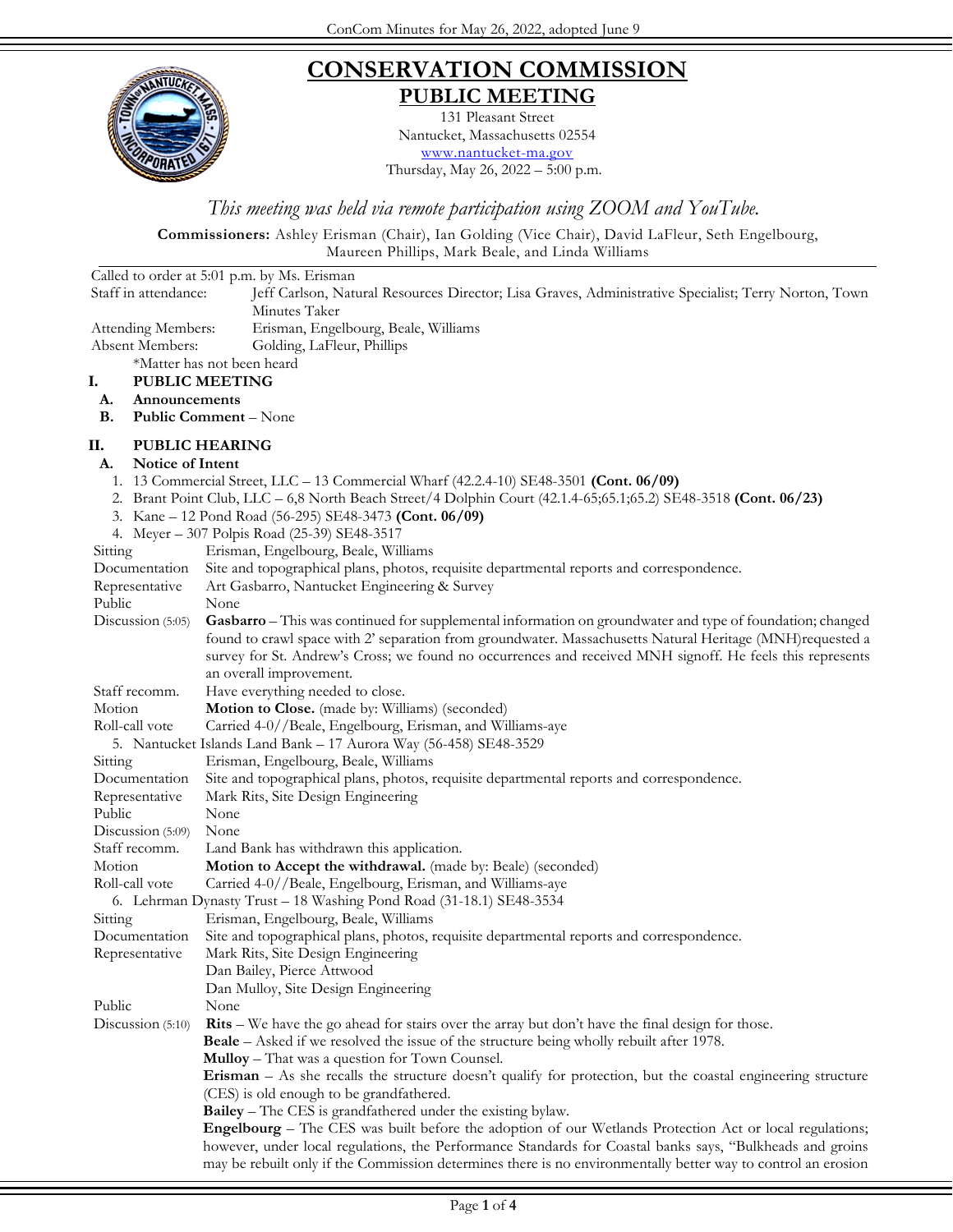problem, including, in appropriate cases, moving of a threatened building." The protected building was effectively removed. Based upon that, he believes the CES is not eligible to be rebuilt.

**Beale** – Asked Mr. Bailey to clarify his comment that the CES does and doesn't qualify.

**Bailey** – He believes it is grandfathered.

**Williams** – The foundation of the house did not move and it's the same footprint. She thinks that needs to be considered by Town Counsel as well.

**Erisman** – The building records would be helpful in this case.

**Engelbourg** – Disagrees with Mr. Bailey. Thanked Mr. Rits for the alternative analysis. You are seasonally trapping sands with groins; however, he thinks it would be better to build up the beach with nourishment in front of the bulkhead to minimize the peninsula affect.

**Rits** – Explained how there is bypass when there is seasonal entrapment. It's been determined that any expansion of the structure or nourishment would result in an adverse impact to shellfish. We can only nourish between the two groins and slightly to the sides. We face the challenge of having to work from properties outside of our control.

**Beale** – Under Chapter 91, asked if they are allowed to do improvements on the east and west flanks. You're losing ground on the west side.

**Bailey** – We'd have to go back to Chapter 91 for permission to extend it.

**Engelbourg** – It's important to remember that decisions by past Commissions don't bind the existing Commission. "Use and Normal Maintenance" needs a legal opinion until it's covered in our regulations.

**Erisman** – Asked what the ultimate end of these structures is because they won't survive into the future. There will eventually need to be an alternative in this location. Given the grandfathering and stairs over the structure, she sees the validity of this application. We are still waiting on an opinion from Town Counsel.

**Engelbourg** – He wants to see the schematic for the stairs before we close. Mr. Beale agrees.

**Rits** – Asked to continue for 2 weeks.

Staff recomm. Regarding the Town Counsel request, there is a checklist of things he has to do before submitting it: see if there are similar decisions made locally and reach out to other communities. The Conservation Agent Complex for the Cape and Island concluded the CES could be maintained as long as there is no expansion, and it is being maintained in kind to the original design; he sent that information in with the legal request. Also, what's there has been reviewed and approved as recently as 2007. Waiting to hear back. Motion Continued to June 9<sup>th</sup>.

Roll-call vote  $N/A$ 

7. Ack Hang Ten, LLC – 21 Meader Street (42.2.3-44) SE48-3539 **(Cont. 06/09)**

8. \*Waterfront Pocomo, LLC – 17 Lauretta Lane (14-10.2) SE48-\_\_\_\_

- Sitting Erisman, Engelbourg, Beale, Williams
- Documentation Site and topographical plans, photos, requisite departmental reports and correspondence.
- Representative Art Gasbarro, Nantucket Engineering & Survey
- Public None
- Discussion (5:32) **Gasbarro** Residential redevelopment and associated landscaping within buffer to bordering vegetated wetlands coastal bank & beach and within land subject to coastal storm flowage. Feels the proposal represents a significant net benefit. Reviewed the scope of work. Reviewed additional information presented at the table regarding restoration of currently disturbed areas and increase of the buffer zones. Requested a waiver for work within the 25' buffer to remove existing structures and materials under long-term net benefit. A second waiver is for 2' separation from groundwater under no reasonable alternative; we will be using crawlspace.

**Engelbourg** – The overall intent is appreciated; he reviewed the landscape plan and found it good. Asked about the northwest raised patio details or schematics to determine if it meets our definition for structure. For the outdoor shower, that is basically a wooden floor with walls; asked if there is a non-structural solution.

**Gasbarro** – Doesn't know if a simple curtain rod would be desirable to his client; it's just a wood deck with a wall. The raised patio section within the 50' buffer is very small. Structural square footage within the buffer is being reduced by about 2,000sf; the southwest corner would have to be retained about 1'.

**Engelbourg** – It would be good to see what the patio looks like; he agrees it represents a net benefit but it's very close in places.

**Beale** – He supports the waiver for the removal of the existing. The raised patio is troubling until we have the plans for the retaining wall. Asked the dimensions for the outdoor shower; it looks to be at least 6'X8'.

**Williams** – All showers she's done are 6'X6' at 6' tall; the Building Department doesn't consider them structures but as fences. Doesn't think the shower is problematic. Okay with this as presented.

**Erisman** – Under ConCom regulations, the shower is considered a structure.

**Gasbarro** – The shower is 8X10 on a deck attached to the house; he thinks it qualifies as a structural element. The area we are asking for the waiver falls within the location for the existing cottage.

**Engelbourg** – If a lot of showers are 36sf, this is almost double that; he hopes they consider redesigning it. **Erisman** – Burton Balkind indicated concern about amount of disturbance within the 25' and 50' buffer.

There might be wind conditions blowing debris into the wetlands and that needs to be addressed.

**Gasbarro** – We show siltation fencing around the structures indicating the limit of work. Requested a 2-week continuance.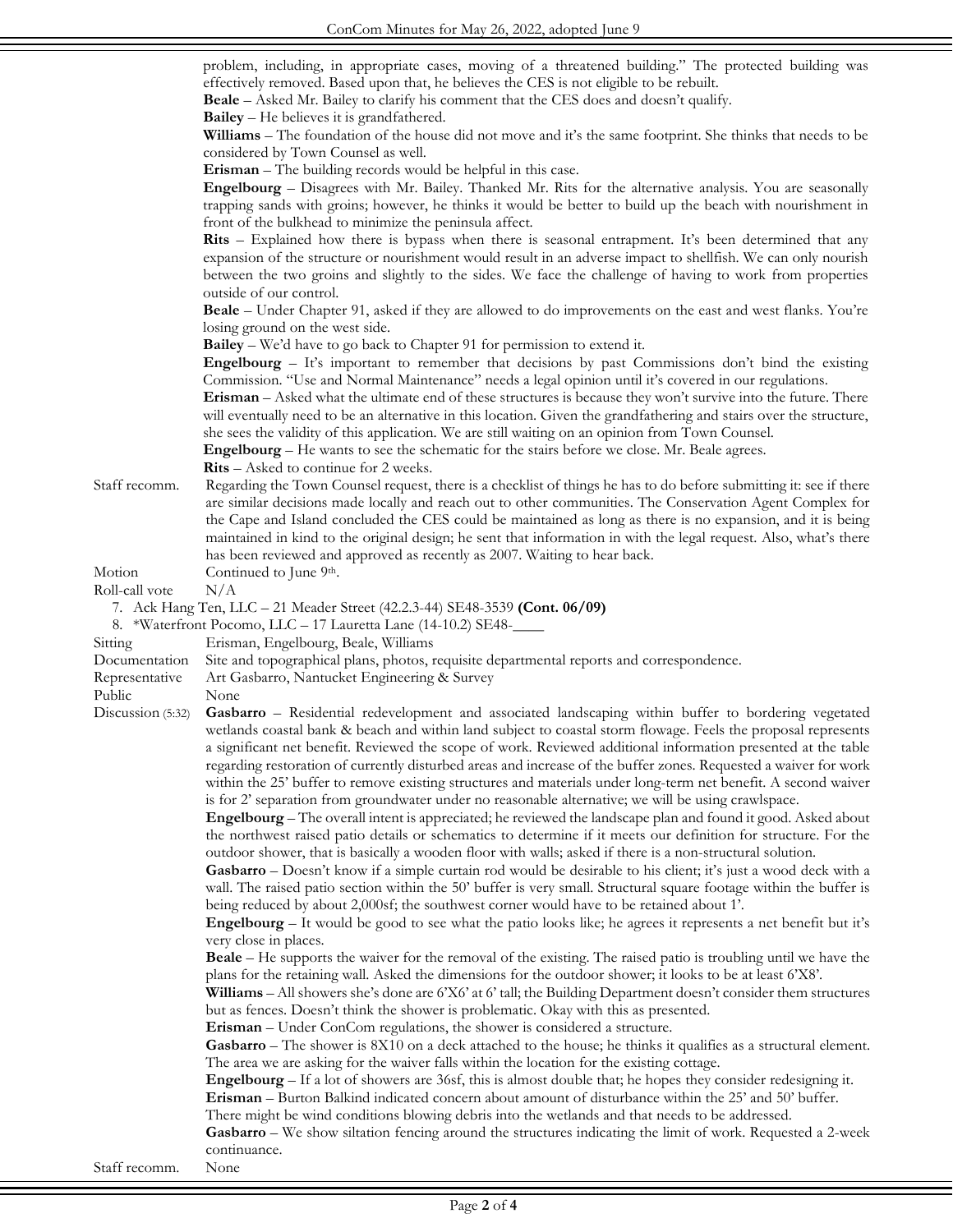| Motion                                                   | Continued to June 9th.                                                                                                                                                                                                             |  |
|----------------------------------------------------------|------------------------------------------------------------------------------------------------------------------------------------------------------------------------------------------------------------------------------------|--|
| Roll-call vote                                           | N/A                                                                                                                                                                                                                                |  |
|                                                          | 9. *Nantucket Islands Land Bank – 231 Polpis Road (26-28) SE48-3540                                                                                                                                                                |  |
| Sitting<br>Documentation                                 | Erisman, Engelbourg, Beale, Williams<br>Site and topographical plans, photos, requisite departmental reports and correspondence.                                                                                                   |  |
| Representative                                           | Rachel Freeman, Nantucket Islands Land Bank,                                                                                                                                                                                       |  |
| Public                                                   | None                                                                                                                                                                                                                               |  |
| Discussion (5:55)                                        | Freeman – This is to treat invasive species – Sweeping Love Grass, Scotch Broom, and Bamboo – in an area<br>surrounded by vegetated wetlands and a pond on the property. We propose using glyphosate by direct                     |  |
|                                                          | application to the plants to minimize any runoff.<br>Engelbourg – It's important to note that the Massachusetts Invasive Advisory Group has listed Scotch Broom                                                                    |  |
|                                                          | and Sweeping love grass as invasive and are looking to put them on the prohibited list. They might need a<br>waiver for removing a tree within the 25' buffer but he doesn't think they need it for invasive species removal.      |  |
|                                                          | Erisman - Standing dead trees are important habitat for birds who make cavity nests; she'd like to see it remain<br>with education signage about its importance.                                                                   |  |
|                                                          | Freeman – Dead trees in public areas lose limbs and become public safety hazards. We are hoping to replace                                                                                                                         |  |
|                                                          | it in kind; this is an Atlantic White Cedar.<br>Engelbourg – This is one of the most productive woodpecker locations on the Island without the snag; there                                                                         |  |
|                                                          | is other snag activity away from the ponds, so the habitat opportunity already exists on this site. They are asking<br>for a waiver for replacement of a non-native species; this property has been designated as an arboretum. We |  |
|                                                          | would want them to have educational signage.                                                                                                                                                                                       |  |
| Staff recomm.                                            | Have everything needed to close; though the work area isn't within MNH area; they are supposed to file and<br>wait for their response.                                                                                             |  |
| Motion                                                   | Motion to Close. (made by: Beale) (seconded)                                                                                                                                                                                       |  |
| Roll-call vote                                           | Carried 4-0//Beale, Engelbourg, Erisman, and Williams-aye                                                                                                                                                                          |  |
| В.                                                       | <b>Amended Order of Conditions</b>                                                                                                                                                                                                 |  |
|                                                          | 1. Philips, Trustee - 19 East Tristram Avenue (31-4.1) SE48-3304 (Cont. 06/09)                                                                                                                                                     |  |
| Ш.                                                       | <b>PUBLIC MEETING</b>                                                                                                                                                                                                              |  |
| C.<br><b>Minor Modifications</b>                         |                                                                                                                                                                                                                                    |  |
| <b>Requests for Determination of Applicability</b><br>D. |                                                                                                                                                                                                                                    |  |
| Ε.                                                       | <b>Certificates of Compliance</b>                                                                                                                                                                                                  |  |
| Sitting                                                  | 1. Snowdon - 11 Massachusetts Avenue (60-80) SE48-3148<br>Erisman, Engelbourg, Beale, Williams                                                                                                                                     |  |
| Representative                                           | Jeff Blackwell, Blackwell & Associates                                                                                                                                                                                             |  |
| Staff recomm.                                            | We've reviewed this and recomm issue without on-going conditions.                                                                                                                                                                  |  |
| Discussion (6:06)                                        | Blackwell – The Order of Conditions was issued for renovation of a structure and an amendment issued for a                                                                                                                         |  |
|                                                          | walkway. Work is completed per the Order of Conditions.                                                                                                                                                                            |  |
| Motion                                                   | Engelbourg - Confirmed it was constructed without a handrail or cable.<br>Motion to Issue as drafted. (made by: Engelbourg) (seconded)                                                                                             |  |
| Roll-call vote                                           | Carried 4-0//Beale, Engelbourg, Erisman, and Williams-aye                                                                                                                                                                          |  |
|                                                          | 2. Perticari - 11 Hummock Pond Road (56-58) SE48-2145                                                                                                                                                                              |  |
| Sitting<br>Representative                                | Erisman, Engelbourg, Beale, Williams<br>Brian Madden, LEC Environmental                                                                                                                                                            |  |
| Staff recomm.                                            | We agree the restoration is growing correctly and recommend issuing.                                                                                                                                                               |  |
| Discussion (6:08)                                        | Madden – This is from 2008 for mitigation; plantings are robustly in good shape. An amended ordered                                                                                                                                |  |
|                                                          | expanded the mitigation area. It's in substantial compliance.                                                                                                                                                                      |  |
|                                                          | <b>Engelbourg</b> – Doesn't think this made it into our packet.                                                                                                                                                                    |  |
| Motion                                                   | Motion to Issue. (made by: Williams) (seconded)                                                                                                                                                                                    |  |
| Roll-call vote                                           | Carried 4-0//Beale, Engelbourg, Erisman, and Williams-aye                                                                                                                                                                          |  |
| <b>Orders of Condition</b><br>F.                         |                                                                                                                                                                                                                                    |  |
|                                                          | 1. Meyer - 307 Polpis Road (25-39) SE48-3517                                                                                                                                                                                       |  |
| Sitting<br>Documentation                                 | Erisman, Engelbourg, Beale, Williams<br>Draft Order of Conditions                                                                                                                                                                  |  |
| Staff                                                    | We don't need to grant a waiver for $302(b)1 - 2$ ' separation from ground water. He has the standard conditions                                                                                                                   |  |
|                                                          | but asked for photo monitoring of the restoration.                                                                                                                                                                                 |  |
| Discussion $(6:11)$                                      | None                                                                                                                                                                                                                               |  |
| Motion                                                   | Motion to Issue as drafted. (made by: Beale) (seconded)                                                                                                                                                                            |  |
| Roll-call vote                                           | Carried 4-0//Beale, Engelbourg, Erisman, and Williams-aye                                                                                                                                                                          |  |